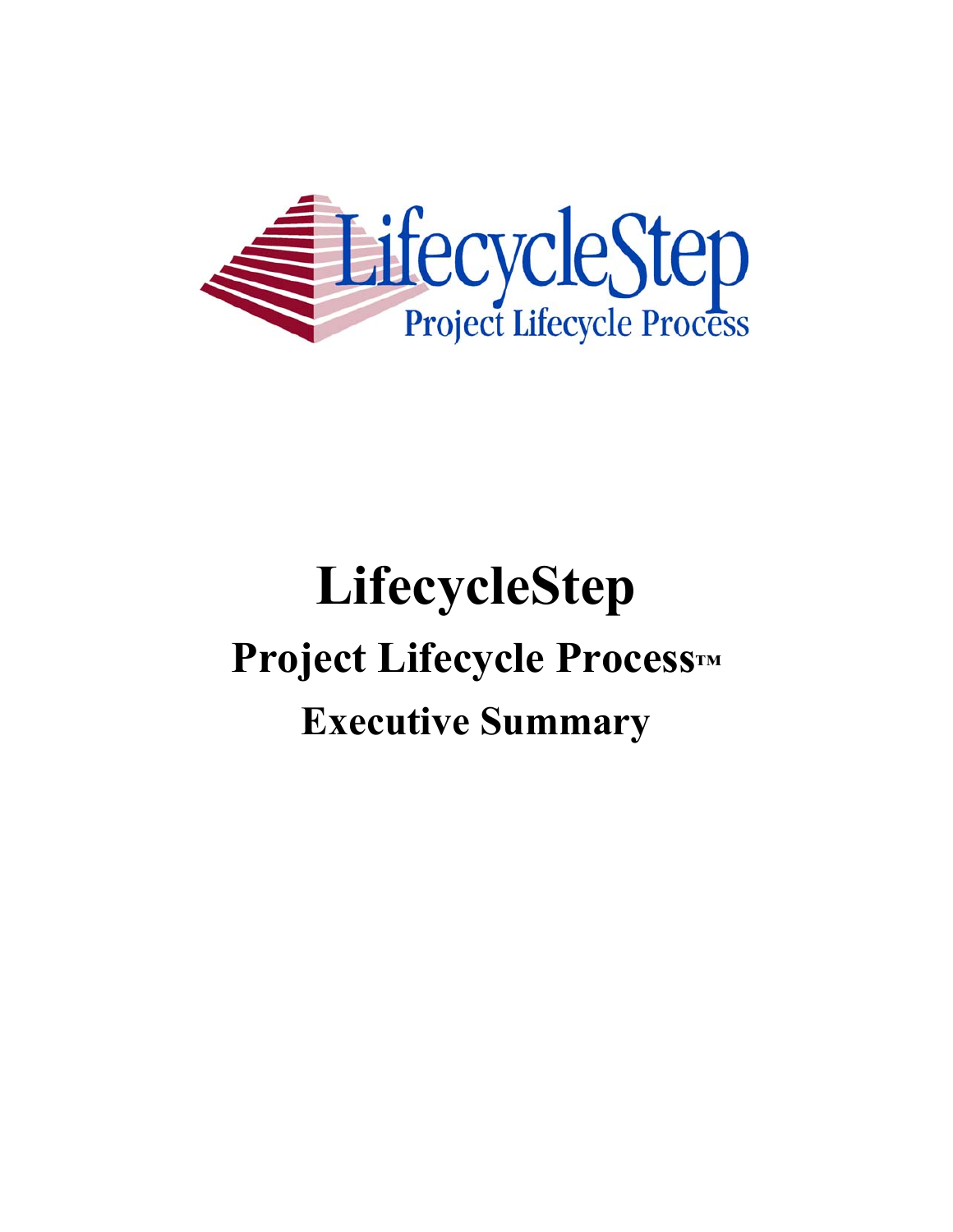# **LifecycleStep Overview**

Projects are the way that most new work gets delivered. All projects have certain characteristics in common. They all have a beginning and an end. In other words, they do not continue on forever. Projects result in the creation of one or more deliverables. Projects also have assigned resources - either full time, part time or both. There are other characteristics as well. All organizations can have projects. Projects can include building a house or office building, planning and executing a marketing campaign, upgrading desktop operating systems, installing a new phone system, developing an IT business application, etc.

Projects can be managed using a common set of project management processes. In fact, a similar set of project management processes can be utilized regardless of the type of project. All projects should be defined and planned and all projects should manage scope, risk, quality, status, etc. Project management, however, defines the overall management and control processes for the project. Project management does not actually result in the project execution. At some point, you still need to define the actual activities necessary to build the house, execute the marketing campaign, develop the IT business application and upgrade the desktop operating systems. These activities are referred to as the project lifecycle and the project lifecycle is the focus of LifecycleStep.

The typical waterfall lifecycle model is described first in detail. The steps are as follows:

#### **Analysis**

The Analysis Phase is where the project lifecycle begins. The only exception is a situation where you have broken a large project down into smaller components. In that case, you may have an entire project that is only focused on the Analysis Phase, while the next project may start at the Design Phase. The Analysis Phase is where you break down the high-level Project Definition into the more detailed business requirements. The Analysis Phase is also the part of the project where you identify the overall direction that the project will take through the creation of the project strategy documents.

Gathering requirements is the main attraction of the Analysis Phase. The process of gathering requirements is usually more than simply asking the users what they need and writing their answers down. Depending on the complexity of the application, the process for gathering requirements has a clearly defined process of its own. This process consists of a group of repeatable processes that utilize certain techniques to capture, document, communicate, and manage requirements. This formal process, which will be developed in more detail, consists of four basic steps.

#### **Design**

The project team should have a nice set of requirements to work from, a set of directionsetting strategies and a Conceptual Systems Design. There might be some on the project team that would say that this is enough to start the Construct Phase. However, it is not. The design process comes next. Even if the project was small and the requirements were simple, there is still a mental design process that occurs in between understanding the requirements and starting to construct. Design becomes more and more important as the project becomes larger, more complex and impacts more and more people. Once you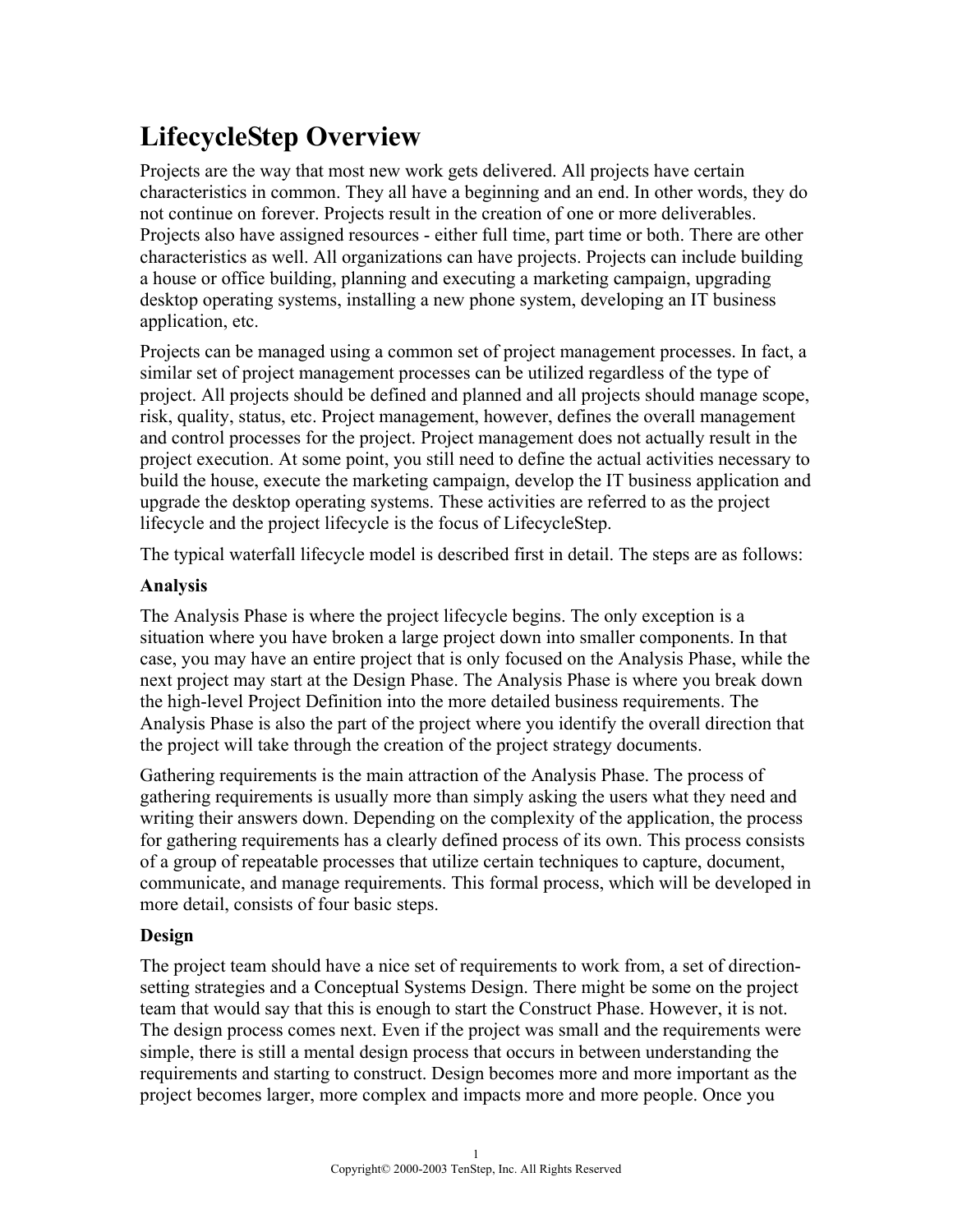complete the requirements, you will typically see a myriad of alternatives for construction. These alternatives include the tools and technology you will you utilize, the scalability of the solution, and the structure of the components you will build. In essence, the Design Phase is where you look at the many potential solutions and narrow down the choices to determine the most effective and efficient way to construct the solution. The Design Phase answers the questions about "how" you will build the best solution for your organization and your environment.

At the end of the Design Phase, you will have a logical solution defined. The solution is "logical" because it exists on paper or in a design tool. This logical solution is then passed to the Construct Phase, where the logical solution is turned into a physical solution. However, the people that specialize in constructing the solution will not have to worry about the myriad of possibilities. That guidance will be provided to them through the work in the Design Phase. The people working to construct the solution can use their talents to build the solution based on the deliverables produced during the Design Phase.

#### **Construct**

Depending on your point of view, the Construct Phase is where the "rubber meets the road". This is the point in the project when we actually start to construct the solution. In an IT development project this is the time to start writing program code. If you followed the LifecycleStep process so far, your construct team has a lot of guidance. They have a complete set of design specifications showing how the application should be structured and organized. They have design specifications for all screens, reports and programs. At this point, then, the project manager should be able to start handing out the various design specifications and the construct team can start to build the solution.

The Construct Phase is also where we will create support documentation such as a Disaster Recovery Manual and Users Manual. In essence these documents are also being "constructed" and so the logical place to create them is the Construction Phase. Depending on the type of document, the support material can also be tested in the Test Phase and then executed or implemented in the Implementation Phase.

## **Test**

We test our work for two main reasons. First, we want to ensure that the solution meets the business requirements. For instance, if a specific business transaction follows a logical path from  $A \rightarrow B \rightarrow C \rightarrow D$ , we want our testing to prove that this, in fact, happens. Second, we test to catch errors and defects. These may be programming errors, or errors that were introduced earlier in the development lifecycle. In other words, we need to prove that our solution is correct, while at the same time proving that there are no errors or defects. You may not catch many errors, but you still need to prove that the solution meets the business requirements.

Regardless of the type of project you are on, you want to catch as many errors as early in the lifecycle as possible. There are projects that purposely blast through the analysis, design and coding phases with a philosophy that they will fix all the problems in testing. This is usually disastrous. It's not so bad to correct programming errors that you discover in your testing. It is much more difficult when you realize that a design error resulted in